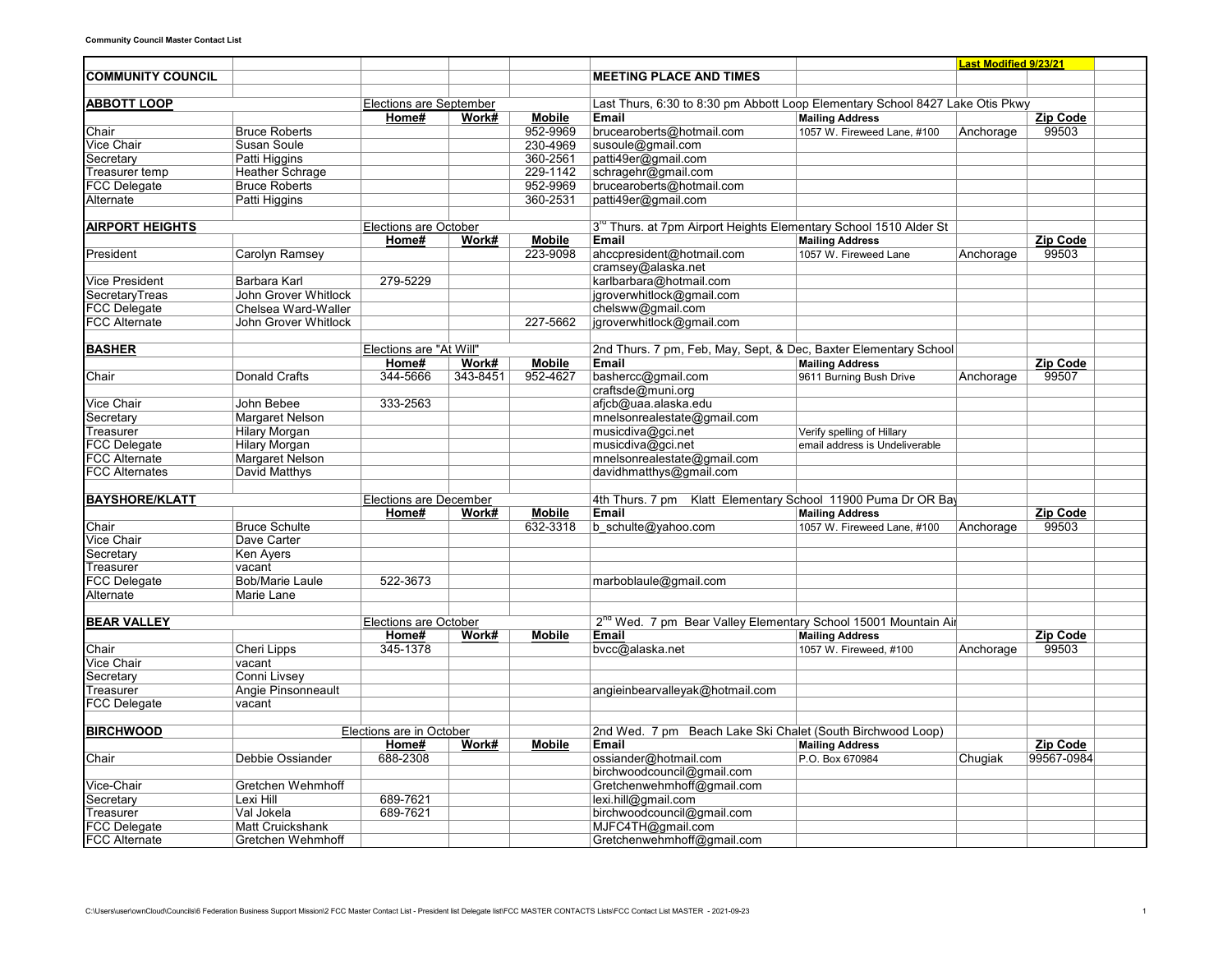| <b>CAMPBELL PARK</b>      |                         | Elections are January          |          |               | 3rd Thursday 7:00 p.m. St. Mary's Episcopal Church, 2222 E. Tudor, Pillsbury Rm     |                             |                    |                   |  |
|---------------------------|-------------------------|--------------------------------|----------|---------------|-------------------------------------------------------------------------------------|-----------------------------|--------------------|-------------------|--|
|                           |                         | Home#                          | Work#    | <b>Mobile</b> | Email                                                                               | <b>Mailing Address</b>      |                    | Zip Code          |  |
| Chair                     | Steve Johnson           |                                |          | 441-2810      | steve.johnson@gci.net                                                               | 1057 W. Fireweed, Suite 100 | Anchorage          | 99503             |  |
| <b>Vice Chair</b>         | <b>Bryan Silva</b>      |                                |          | 744-0065      | brsilvaak@gmail.com                                                                 |                             |                    |                   |  |
| Secretary                 | Jean Sauget             |                                |          | 227-3026      | jsauget@gmail.com                                                                   |                             |                    |                   |  |
| Treasurer                 | <b>Andrew Grey</b>      |                                |          |               |                                                                                     |                             |                    |                   |  |
| <b>FCC Delegate</b>       | <b>Kevin Fimon</b>      |                                | 569-3075 |               | ffskevin@gmail.com                                                                  |                             |                    |                   |  |
| Alternate                 | <b>Bryan Silva</b>      |                                |          |               |                                                                                     |                             |                    |                   |  |
|                           |                         |                                |          |               |                                                                                     |                             |                    |                   |  |
| <b>CHUGIAK</b>            |                         | Elections are January          |          |               | 3 <sup>rd</sup> Thurs. 7 pm Chugiak Benefit Assn Building Mile 6 Old Glenn Hwy      |                             |                    |                   |  |
|                           |                         | Home#                          | Work#    | <b>Mobile</b> | <b>Email</b>                                                                        | <b>Mailing Address</b>      |                    | <b>Zip Code</b>   |  |
| President                 | Jake Horazdovsky        |                                |          | 399-3601      | chugiakcouncil@gmail.com                                                            | P.O. Box 671350             | Chugiak            | 99567             |  |
| Vice President            | <b>Blake Merrifield</b> |                                |          | 441-4754      | blakemerrifield@hotmail.com                                                         |                             |                    |                   |  |
| Treasurer                 | <b>Burke Wonnell</b>    |                                |          | 862-8008      | burkewonnell@aol.com                                                                |                             |                    |                   |  |
| Secretary                 | <b>Tom Looney</b>       |                                |          | 242-7950      | looney@coffman.com                                                                  |                             |                    |                   |  |
| <b>FCC Delegate</b>       | Darryl Parks            |                                |          |               | 805-348-9019 darrylparks@msn.com                                                    |                             |                    |                   |  |
| Alternate                 |                         |                                |          |               |                                                                                     |                             |                    |                   |  |
| <b>DOWNTOWN</b>           |                         | <b>Elections are September</b> |          |               | 1 <sup>st</sup> Wed. 5:30 pm Historic Anchorage Hotel, 330 E Street                 |                             |                    |                   |  |
|                           |                         | Home#                          | Work#    | <b>Mobile</b> | Email                                                                               | <b>Mailing Address</b>      |                    | <b>Zip Code</b>   |  |
| Chair                     | Silvia Villamedes       |                                |          |               | downtown.c.council@gmail.com                                                        | 1057 W. Fireweed, Suite 100 | Anchorage          | 99503             |  |
| Vice Chair                | <b>Mike Ward</b>        |                                |          |               |                                                                                     |                             |                    |                   |  |
| Secretary                 | <b>Richard Irwin</b>    |                                |          |               | richard@alaskaltc.com                                                               |                             |                    |                   |  |
| Treasurer                 | Jason Motyka            |                                |          |               |                                                                                     |                             |                    |                   |  |
| <b>FCC Delegate</b>       | Vacant                  |                                |          |               | downtown.c.council@gmail.com                                                        |                             |                    |                   |  |
| Alternate                 |                         |                                |          |               |                                                                                     |                             |                    |                   |  |
|                           |                         |                                |          |               |                                                                                     |                             |                    |                   |  |
| <b>EAGLE RIVER</b>        |                         | Elections are January          |          |               | 2 <sup>nd</sup> Thurs. 6:30 pm 12001 Business Boulevard, Room 170                   |                             |                    |                   |  |
|                           |                         | Home#                          | Work#    | <b>Mobile</b> | Email                                                                               | <b>Mailing Address</b>      |                    | <b>Zip Code</b>   |  |
| Chair                     | Morris "Jim" Pickel     |                                |          | 862-4094      | eaglercommunitycouncil@gmail.com   12001 Business Blvd. #123                        |                             | Eagle River        | 99577             |  |
| <b>Vice Chair</b>         | Chuck Homan             |                                |          |               |                                                                                     |                             |                    |                   |  |
| Secretary                 | Jamin Goeker            |                                |          | 229-1792      | jgoecker@kw.com                                                                     |                             |                    |                   |  |
| Treasurer                 | <b>Sharon Gibbons</b>   |                                |          | 280-9204      |                                                                                     |                             |                    |                   |  |
| <b>FCC Delegate</b>       | <b>Morris Pickel</b>    |                                |          | 862-4094      |                                                                                     |                             |                    |                   |  |
| <b>FCC Alternate</b>      | <b>Sharon Gibbons</b>   |                                |          | 280-9204      |                                                                                     |                             |                    |                   |  |
| <b>Past President</b>     | <b>Sharon Gibbons</b>   |                                |          | 280-9204      |                                                                                     |                             |                    |                   |  |
|                           |                         |                                |          |               |                                                                                     |                             |                    |                   |  |
| <b>EAGLE RIVER VALLEY</b> |                         | <b>Elections are May</b>       |          |               | $2^{n_0}$ Wed. 6:30 pm Ravenwood Elementary School, 9500 Wren Lane, Eagle River, AK |                             |                    |                   |  |
|                           |                         | Home#                          | Work#    | <b>Mobile</b> | Email                                                                               | <b>Mailing Address</b>      |                    | <b>Zip Code</b>   |  |
| President                 | Julie Jessen            |                                |          |               | juliekjessen@gmail.com                                                              | P.O. Box 772812             | <b>Eagle River</b> | 99577             |  |
| <b>Vice President</b>     | vacant                  |                                |          |               |                                                                                     |                             |                    |                   |  |
| Secretary                 | Joy Webb                |                                |          |               | joywebb1a1@gmail.com                                                                |                             |                    |                   |  |
| Treasurer                 | <b>Ruth Armstrong</b>   |                                |          |               | rarmstrong@ak.net                                                                   |                             |                    |                   |  |
| <b>FCC Delegate</b>       | Tom Freeman             | 694-4242                       |          |               | freetandt@gci.net                                                                   |                             |                    |                   |  |
| Alternate                 |                         |                                |          |               |                                                                                     |                             |                    |                   |  |
| <b>EKLUTNA VALLEY</b>     |                         | Elections are in October       |          |               | Call the President for meeting dates                                                |                             |                    |                   |  |
|                           |                         | Home#                          | Work#    | <b>Mobile</b> | Email                                                                               |                             |                    |                   |  |
| Chair                     | <b>Rick Sinnott</b>     | 688-9078                       |          |               | sinfamak@gmail.com                                                                  | <b>Mailing Address</b>      |                    | Zip Code<br>99567 |  |
|                           |                         |                                |          |               |                                                                                     |                             | Chugiak            |                   |  |
| Vice Chair                | Margan Grover           |                                |          |               |                                                                                     |                             |                    |                   |  |
| Treasurer                 | Dan Thompson            |                                |          |               |                                                                                     |                             |                    |                   |  |
| Sqt-At-Arms               | Randy Bangerter         |                                |          |               |                                                                                     |                             |                    |                   |  |
| <b>FCC Delegate</b>       |                         |                                |          |               |                                                                                     |                             |                    |                   |  |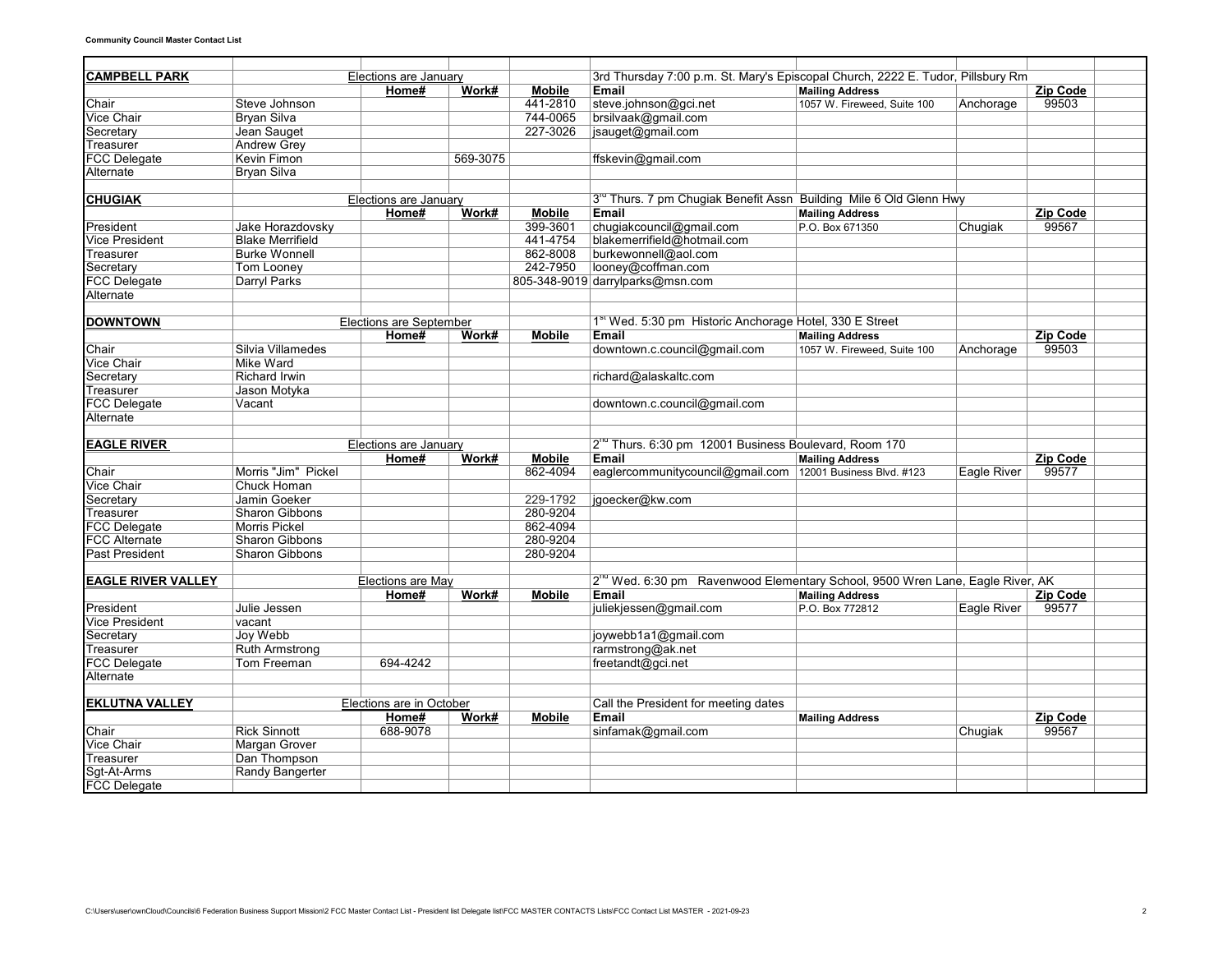| <b>FAIRVIEW</b>             |                          | Elections are March          |          |               | 2 <sup>nd</sup> Thurs. 7:00 pm Fairview Community Center 1121 E 10 <sup>th</sup> Ave     |                                |           |                 |  |
|-----------------------------|--------------------------|------------------------------|----------|---------------|------------------------------------------------------------------------------------------|--------------------------------|-----------|-----------------|--|
|                             |                          | Home#                        | Work#    | <b>Mobile</b> | Email                                                                                    | <b>Mailing Address</b>         |           | <b>Zip Code</b> |  |
| Chair                       | Allen Kemplen            |                              |          | 947-0226      | president@fairviewcommunity.org                                                          | c/o Fairview Recreation Center |           |                 |  |
|                             |                          |                              |          |               | nordicity@gmail.com                                                                      | 1121 East 10th Avenue          | Anchorage | 99501           |  |
| Vice Chair                  | <b>SJ Klein</b>          |                              |          |               |                                                                                          |                                |           |                 |  |
| Secretary                   | Laura Orenga de Gaffory  |                              |          |               | secretary@fairviewcommunity.org                                                          |                                |           |                 |  |
| Treasurer                   | Sharon Chamard           |                              |          | 222-0649      | sharonchamard@gmail.com                                                                  |                                |           |                 |  |
| <b>FCC Delegate</b>         | James Thornton           |                              |          |               |                                                                                          |                                |           |                 |  |
| <b>FCC Alternate</b>        | Allen Kemplen            |                              |          |               |                                                                                          |                                |           |                 |  |
|                             |                          |                              |          |               | 1st MON 7pm Girdwood Community Room - Public Safety Advisory Committee                   |                                |           |                 |  |
|                             |                          |                              |          |               | 1st TUE 7pm Girdwood Community Room - Trails Committee                                   |                                |           |                 |  |
| <b>GIRDWOOD</b>             |                          | <b>Elections are March</b>   |          |               | 3rd MON 7 pm Girdwood Community Cntr - Board of Supervisors                              |                                |           |                 |  |
|                             |                          |                              |          |               | 2nd MON 7 pm Girdwood Community Cntr - Land Use Committee                                |                                |           |                 |  |
|                             |                          |                              |          |               | PO Box 390. Girdwood AK 99587                                                            |                                |           |                 |  |
|                             |                          | Home#                        | Seat     | <b>Mobile</b> | Email                                                                                    | <b>Mailing Address</b>         |           | <b>Zip Code</b> |  |
| <b>BOARD OF SUPERVISORS</b> |                          |                              |          |               | Gbos@muni.org                                                                            |                                | Girdwood  | 99587           |  |
| Co-Chair/ Public Safety     | Jerry Fox                | 783-9029                     | Seat A   | 240-5252      | gcfox@gci.net                                                                            | PO Box 1151                    | Girdwood  | 99587           |  |
| Fire                        | Eryn Boon                | 947-8689                     | Seat B   |               | eboone007@yahoo.com                                                                      | <b>PO Box 1463</b>             | Girdwood  | 99587           |  |
| <b>Roads and Utilities</b>  | James Glover Jr          |                              | Seat C   | 350-7785      | jglovergbos@gmail.com                                                                    | PO Box 613                     | Girdwood  | 99587           |  |
| Co-Chair/ Land Use          | <b>Mike Edgington</b>    | 231-6819                     | Seat D   |               | gbos.medgington@gmail.com                                                                | <b>PO Box 1110</b>             | Girdwood  | 99587           |  |
| Parks & Rec/ Cemetery       | Christina Hendrickson    | 575-4184                     | Seat E   |               | christina.cope@gmail.com                                                                 | PO Box 978                     | Girdwood  | 99587           |  |
| Girdwood Service Area       | <b>Kyle Kelley</b>       |                              | 343-8374 |               | kelleykt@muni.org                                                                        | PO Box 390                     | Girdwood  | 99587           |  |
| Secretary                   | <b>Margaret Tyler</b>    |                              | 343-8373 |               | tylerms@muni.org                                                                         | <b>PO Box 390</b>              | Girdwood  | 99587           |  |
| <b>FCC Delegate</b>         | Mike Edgington           | 231-6819                     |          |               | gbos.medgington@gmail.com                                                                |                                |           |                 |  |
|                             |                          |                              |          |               |                                                                                          |                                |           |                 |  |
| <b>GLEN ALPS</b>            |                          |                              |          |               | Call President for date and time                                                         |                                |           |                 |  |
|                             |                          | Home#                        | Work#    | <b>Mobile</b> | Email                                                                                    | <b>Mailing Address</b>         |           | Zip Code        |  |
| Chair                       | Amy Robinson             |                              |          |               | 907-250-8711 humphrey.amy@gmail.com                                                      | 1057 W. Fireweed, Suite100     | Anchorage | 99503           |  |
| <b>Vice Chair</b>           | Rob Brown                |                              |          |               | 907-868-1074 robbrown1998@gmail.com                                                      |                                |           |                 |  |
| Secry/Treas                 | Greg Kuijper             |                              |          |               | 907-575-3866 mtntop74@gmail.com                                                          |                                |           |                 |  |
| <b>FCC Delegate</b>         | vacant                   |                              |          |               |                                                                                          |                                |           |                 |  |
|                             |                          |                              |          |               |                                                                                          |                                |           |                 |  |
| <b>GOVERNMENT HILL</b>      |                          | Elections are January        |          |               | 3rd Thurs. 6:30 pm Government Hill Elementary School Library 525 E Bluff Dr.             |                                |           |                 |  |
|                             |                          | Home#                        | Work#    | <b>Mobile</b> | Email                                                                                    | <b>Mailing Address</b>         |           | <b>Zip Code</b> |  |
| President                   | Jody Sola                |                              |          | 229-5733      | ghccpres@gmail.com                                                                       | 1057 W. Fireweed, Suite100     | Anchorage | 99503           |  |
| Vice President              | Stephanie Kesler         |                              |          | 227-4376      | skesler@gci.com                                                                          |                                |           |                 |  |
| Secretary                   | Peter Parnow             |                              |          | 227-8835      | PartnowP@lanepowel.com                                                                   |                                |           |                 |  |
| Treasurer                   | Susanne DiPietro         |                              |          | 277-4351      | susanne.dipietro@gmail.com                                                               |                                |           |                 |  |
| <b>FCC Delegate</b>         | <b>Bob French</b>        |                              |          | 240-1744      | bgkfrench@gmail.com                                                                      |                                |           |                 |  |
|                             |                          |                              |          |               |                                                                                          |                                |           |                 |  |
| <b>HILLSIDE</b>             |                          | <b>Elections are October</b> |          |               | 3rd Mon. 7 pm O'Malley Elementary School Multipurp. Rm, 11100 Rockridge Dr.              |                                |           |                 |  |
|                             |                          | Home#                        | Work#    | <b>Mobile</b> | Email                                                                                    | <b>Mailing Address</b>         |           | Zip Code        |  |
| Co-President                | <b>Bruce Vergason</b>    | 947-6450                     |          |               | bvergason@hotmail.com                                                                    | 13301 Messinia Street          | Anchorage | 99516           |  |
| Co-President                | Carmela Warfield         |                              |          | 229-3913      | carmelajwarfield@gmail.com                                                               |                                |           |                 |  |
| Vice-President              | <b>Robert Redilinger</b> |                              |          | 242-6767      | bob.redlinger@gmail.com                                                                  |                                |           |                 |  |
| Treasurer                   | Vacant                   |                              |          |               |                                                                                          |                                |           |                 |  |
| Secretary                   | <b>Todd Brownson</b>     | 336-2383                     |          | 406-0792      | todd@bigcountryak.com                                                                    |                                |           |                 |  |
| <b>FCC Delegate</b>         | Zachary Johnson          |                              |          |               | 949-525-6627 zhjohnson.ak@gmail.com                                                      |                                |           |                 |  |
|                             |                          |                              |          |               |                                                                                          |                                |           |                 |  |
| <b>HUFFMAN/O'MALLEY</b>     |                          | <b>Elections are May</b>     |          |               | 3rd Thurs. 7 pm Trinity Presbyterian Church, 12310 Lorraine Street (off of Huffman Road) |                                |           |                 |  |
|                             |                          | Home#                        | Work#    | <b>Mobile</b> | Email                                                                                    | <b>Mailing Address</b>         |           | Zip Code        |  |
| Chair                       | Gretchen Stoddard        |                              |          |               | hoccpresident@gmail.com                                                                  | 1057 W. Fireweed Lane, #100    | Anchorage | 99503           |  |
| <b>Vice Chair</b>           | Julie Coulombe           |                              |          |               | hoccvicepresident@gmail.com                                                              |                                |           |                 |  |
| Secretary                   | Jennie Bostick           |                              |          | 331-9678      | secretaryhocc@gmail.com                                                                  |                                |           |                 |  |
| Treasurer                   | Shannon Wileman          |                              |          |               | hocctreasurer@gmail.com                                                                  |                                |           |                 |  |
| <b>FCC Delegate</b>         | Gretchen Stoddard        |                              |          |               | hoccdelegate@gmail.com                                                                   |                                |           |                 |  |
| Alternate                   | Julie Coulombe           |                              |          |               | hoccdelegate@gmail.com                                                                   |                                |           |                 |  |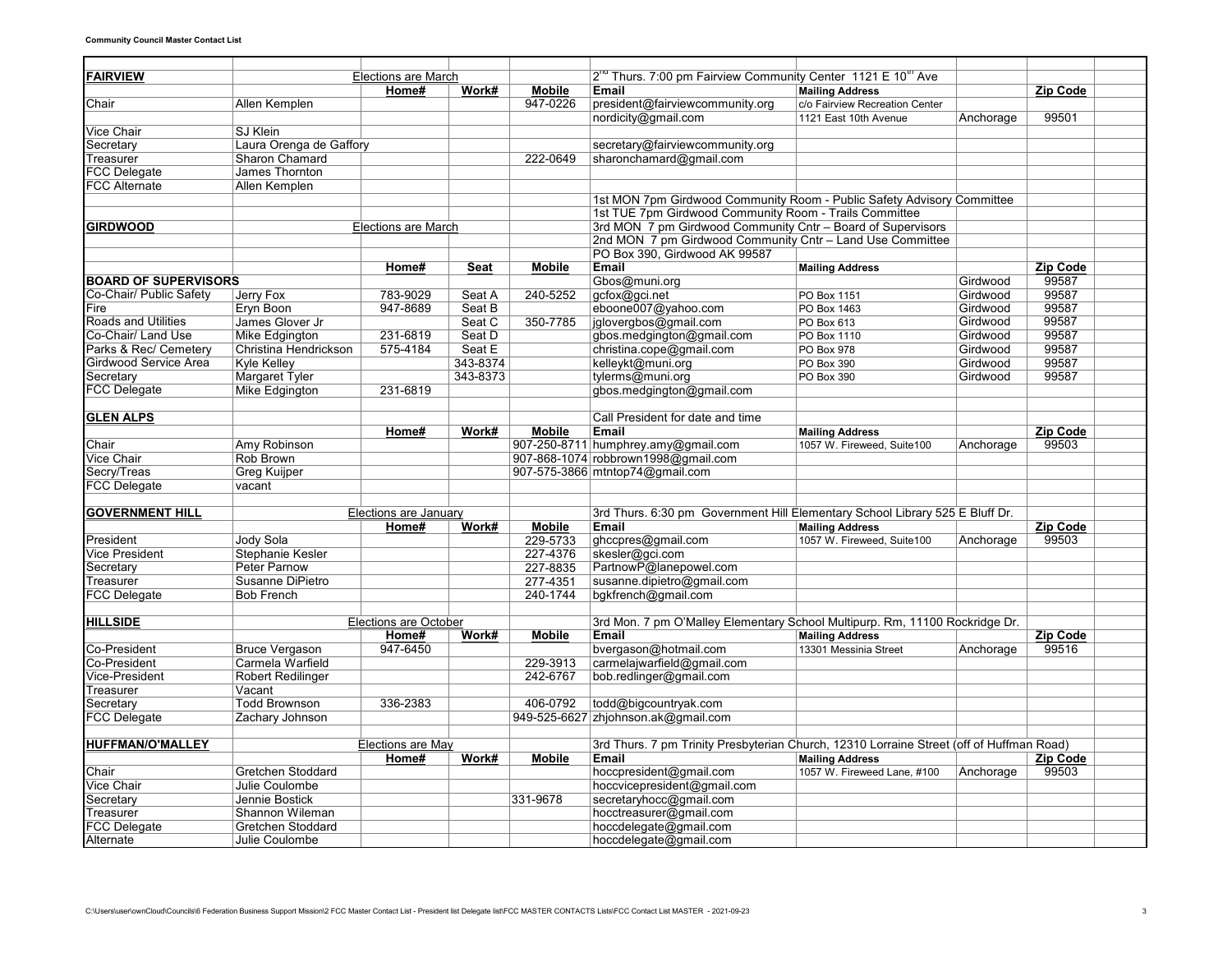| <b>MIDTOWN</b>              |                                         | <b>Elections are September</b> |       |               | 2 <sup>rd</sup> Wed. noon, 3000 C St., 1st Floor Conference Room                  |                                |           |          |  |
|-----------------------------|-----------------------------------------|--------------------------------|-------|---------------|-----------------------------------------------------------------------------------|--------------------------------|-----------|----------|--|
|                             |                                         | Home#                          | Work# | <b>Mobile</b> | Email                                                                             | <b>Mailing Address</b>         |           | Zip Code |  |
| President                   | vacant                                  |                                |       |               |                                                                                   |                                |           |          |  |
| <b>Vice President</b>       | Al Tamagni                              | 562-3938                       |       |               | atamagni@alaska.net                                                               |                                |           |          |  |
| Secretary                   | Anton Villacorta                        |                                |       |               | 907midtowncc@gmail.com                                                            |                                |           |          |  |
| Treasurer                   | <b>Kirk Hastain</b>                     | 351-5160                       |       |               | khastain@gmail.com                                                                |                                |           |          |  |
| <b>FCC Delegate</b>         | Al Tamagni                              | 562-3938                       |       |               | atamagni@alaska.net                                                               |                                |           |          |  |
| <b>FCC Alernate</b>         | vacant                                  |                                |       |               |                                                                                   |                                |           |          |  |
| <b>FCC Alernate</b>         | Anton Villacorta                        |                                |       |               | 907midtowncc@gmail.com                                                            |                                |           |          |  |
|                             |                                         |                                |       |               |                                                                                   |                                | Anchorage | 99503    |  |
| <b>MOUNTAIN VIEW</b>        |                                         | <b>Elections are September</b> |       |               | 2 <sup>no</sup> Wed. 6 pm Mt View Library, 120 Bragaw St.                         |                                |           |          |  |
|                             |                                         | Home#                          | Work# | <b>Mobile</b> | Email                                                                             | <b>Mailing Address</b>         |           | Zip Code |  |
| Chair                       | Kirsten Swann                           |                                |       | 538-4879      | kirstenswann00@gmail.com                                                          | Anchorage Community Land Trust |           |          |  |
| <b>Vice Chair</b>           | Jack Klauschie                          |                                |       | 272-7527      | tcwak@ak.net                                                                      | 3701 Mountain View Drive       | Anchorage | 99508    |  |
| Secretary                   | <b>Rayette Sterling</b>                 |                                |       |               | 509-599-5897 rayette@outlook.com                                                  |                                |           |          |  |
| Treasurer                   | Nick Bachman                            |                                |       |               |                                                                                   |                                |           |          |  |
| <b>FCC Delegate</b>         | Daniel George                           |                                |       | 529-4211      | dgeorgeak@gmail.com                                                               |                                |           |          |  |
| <b>Past President</b>       | Jasmin Smith                            |                                |       | 230-4968      | jasminsmith85@gmail.com                                                           |                                |           |          |  |
|                             |                                         |                                |       |               |                                                                                   |                                |           |          |  |
| <b>NORTH STAR</b>           |                                         | <b>Elections are May</b>       |       |               | 2 <sup>nd</sup> Wed 7pm North Star Elementary School 605 W Fireweed Ln            |                                |           |          |  |
|                             |                                         | Home#                          | Work# | <b>Mobile</b> | Email                                                                             | <b>Mailing Address</b>         |           | Zip Code |  |
| Chair                       | Matt Johnson                            |                                |       | 223-3986      | mattj@alaskan.com                                                                 | 1057 W Fireweed Lane, #100     | Anchorage | 99503    |  |
| <b>Vice Chair</b>           | <b>Mark Butler</b>                      |                                |       | 240-3868      | mbbutler@gci.net                                                                  |                                |           |          |  |
| Secretary                   | <b>Mike Hondel</b>                      |                                |       |               |                                                                                   |                                |           |          |  |
| Treasurer                   | Andre Camara                            |                                |       | 441-0496      | cja637@gmail.com                                                                  |                                |           |          |  |
| <b>FCC Delegate</b>         | Matt Johnson                            |                                |       | 223-3986      | matti@alaskan.com                                                                 |                                |           |          |  |
| <b>Past President</b>       | Samuel Moore                            |                                |       |               | saverymoore@gmail.com                                                             |                                |           |          |  |
|                             |                                         |                                |       |               |                                                                                   |                                |           |          |  |
| <b>NORTHEAST</b>            |                                         | Elections are April            |       |               | 3 <sup>rd</sup> Thurs. 7 pm 9131 Centennial Circle - multipurpose room downstairs |                                |           |          |  |
|                             |                                         | Home#                          | Work# | <b>Mobile</b> | Email                                                                             | <b>Mailing Address</b>         |           | Zip Code |  |
| Chair                       | <b>T'Shalla Baker</b>                   |                                |       |               | northeastcommunitycouncil@gmail.com                                               | 1057 W Fireweed Lane, #100     | Anchorage | 99503    |  |
| <b>Vice Chair</b>           | <b>Judy Jessen</b>                      |                                |       |               | judithjessen@gmail.com                                                            |                                |           |          |  |
| Parlimentarian              | Donna Mears                             |                                |       |               | mears@alaska.net                                                                  |                                |           |          |  |
| Secretary                   | Rachel Boudreau                         |                                |       |               | 937-244-8644 northeastcommunitycouncil@gmail.com                                  |                                |           |          |  |
| Treasurer                   | Lyn Franks                              | 717-9443                       |       |               | lynxp1@msn.com                                                                    |                                |           |          |  |
| <b>FCC Delegate</b>         |                                         | 333-0117                       |       |               |                                                                                   |                                |           |          |  |
| <b>Board Member</b>         | <b>Bob Reupke</b><br><b>Stu Grenier</b> | 337-5127 VM only               |       |               | snow@alaskalife.net<br>stugrenier@gmail.com                                       |                                |           |          |  |
|                             |                                         |                                |       |               |                                                                                   |                                |           |          |  |
|                             |                                         |                                |       |               | 4th Wed. 6:30 pm Oceanview Elementary School 11911 Johns Rd.                      |                                |           |          |  |
| <b>OLD SEWARD/OCEANVIEW</b> |                                         | Elections are November         |       |               |                                                                                   |                                |           |          |  |
|                             |                                         | Home#                          | Work# | <b>Mobile</b> | <b>Email</b>                                                                      | <b>Mailing Address</b>         |           | Zip Code |  |
| Chair                       | Roselynn Cacy                           | 344-1261                       |       |               | OSOVcommunitycouncil@gmail.com 1057 W Fireweed Lane, #100                         |                                | Anchorage | 99503    |  |
| Vice Chair                  | <b>Carol Fuller</b>                     | 345-5411                       |       |               | cfuller@gci.net                                                                   |                                |           |          |  |
| Secretary                   | Nancy Joseph                            |                                |       |               | mosesna@gci.net                                                                   |                                |           |          |  |
| Treasurer                   | Stan Moll                               |                                |       |               | shm99516@yahoo.com                                                                |                                |           |          |  |
| <b>FCC Delegate</b>         | Nancy Joseph                            |                                |       |               | mosesna@gci.net                                                                   |                                |           |          |  |
| Alternate                   | vacant                                  |                                |       |               |                                                                                   |                                |           |          |  |
|                             |                                         |                                |       |               |                                                                                   |                                |           |          |  |
| <b>PORTAGE VALLEY</b>       |                                         | Elections are                  |       |               | Call for next meeting date; No monthly meeting                                    |                                |           |          |  |
|                             |                                         | Home#                          | Work# | <b>Mobile</b> | Email                                                                             | <b>Mailing Address</b>         |           | Zip Code |  |
| <b>Acting Chair</b>         | Joanne Blackburn                        | 248-6884                       |       |               | dimb@acsalaska.net                                                                | 3324 Orion Circle              | Anchorage | 99517    |  |
| <b>Vice Chair</b>           |                                         |                                |       |               |                                                                                   |                                |           |          |  |
| Secretary                   | Joanne Blackburn                        | 248-6884                       |       |               | djmb@acsalaska.net                                                                |                                |           |          |  |
| Treasurer                   |                                         |                                |       |               |                                                                                   |                                |           |          |  |
| <b>FCC Delegate</b>         |                                         |                                |       |               |                                                                                   |                                |           |          |  |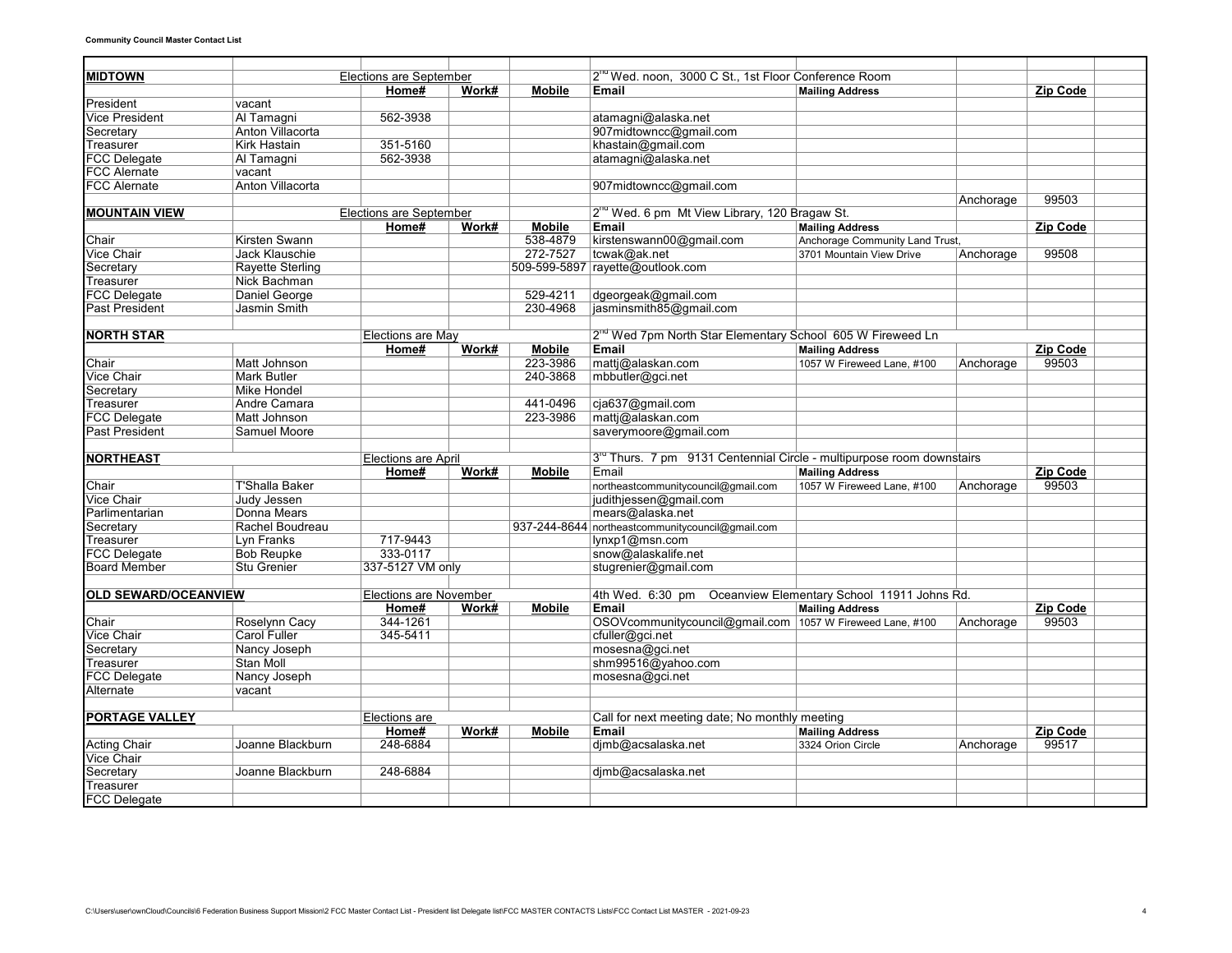| Sept – May 2 <sup>nd:</sup> Thurs 7 pm Goldenview Middle School 15800 Goldenview Dr.<br><b>Elections are November</b><br>June - Aug 2 <sup>nd:</sup> Thurs 7 pm RC Church, Snowshoe/RC Road<br>Email<br>Zip Code<br>Home#<br>Work#<br><b>Mobile</b><br><b>Mailing Address</b><br>748-7040<br>carl.johnson.rccc@gmail.com<br>Carl Johnson<br>99503<br>1057 W Fireweed Lane, #100<br>Anchorage<br>230-3187<br>annr.rccc@gmail.com<br>Ann Rappoport<br>351-6342<br>michelle.turner.rccc@gmail.com<br>Michelle Turner<br>davidsterling@gmail.com<br>David Sterling<br>240-5202<br><b>Jess Grunblatt</b><br>244-2435<br>jessg.rccc@gmail.com<br>727-8552<br>guyer@gci.net<br>Keith Guyer<br><b>FCC Delegate</b><br>227-3993<br>mvk@bearvalleyak.net<br>Mike Kenny<br>2 <sup>nd</sup> Mon. 7 pm BP Energy Center, 1014 Energy Court<br>Elections are April<br>Work#<br>Zip Code<br>Home#<br><b>Mobile</b><br>Email<br><b>Mailing Address</b><br>242-1482<br>rogersparkcc@gmail.com<br>99503<br>President<br><b>Steve Lindbeck</b><br>1057 W Fireweed Lane, #100<br>Anchorage<br>907SEL@gmail.com<br>lchaseak@gmail.com<br>Vice President<br>Linda Chase<br>242-6687<br><b>Ric Wilson</b><br>ricalaska01@gmail.com<br>Treasurer<br><b>Mark Foster</b><br>440-1099<br>mafa@alaska.net<br>Secretary<br>952-2663<br><b>FCC Delegate</b><br>Jim Wright<br>jwright@gci.net<br><b>FCC Alternate</b><br>277-1550<br>Julie Bleier<br>hdrider@gci.net<br><b>Past President</b><br>279-5139<br>Janet Bidwell<br>rogersparkcc@gmail.com<br>2 <sup>na</sup> Wed. 6:30 pm Wonder Park Elementary School, 5101 E 4th Ave<br><b>RUSSIAN JACK</b><br>Elections are December<br>Work#<br><b>Mobile</b><br>Email<br>Zip Code<br>Home#<br><b>Mailing Address</b><br>957-6076<br>kendrak874@gmail.com<br>Kendra Kloster<br>99503<br>Chair<br>1057 W Fireweed Lane, #100<br>Anchorage<br><b>Vice Chair</b><br>337-6586<br><b>Fred McLearv</b><br>Secretary<br>717-7065<br><b>Sherry Wright</b><br>swright58@aol.com<br>Treasurer<br>Lisa Mcguire<br><b>FCC Delegate</b><br>Kathleen Plunkett<br>230-0881<br>kplunkett@lineserver.com<br>Alternate<br>Sept - May 2nd: Mon. 6:30 pm Sand Lake Elementary, 7500 Jewel Lake Road<br><b>SAND LAKE</b><br>Elections are January<br>June 2 $^{\text{na}}$ Mon. 6:30 pm Jewel Lake Community Church, 4025 W 88th Ave<br>Work#<br><b>Mobile</b><br>Email<br>Zip Code<br>Home#<br><b>Mailing Address</b><br>242-3403<br>slccpresident@gmail.com<br>99503<br>Chair<br>Parker Haymans<br>1057 W. Fireweed Lane, #100<br>Anchorage<br>liz@lizvazquez.us<br>Vice Chair<br>Liz Vasquez<br>Secretary<br>Jason Mellerstig<br>contactlaw@gmail.com<br>Eugene Cho<br>eugene.j.cho@gmail.com<br>Treasurer<br><b>FCC Delegate</b><br>Parker Haymans<br>242-3403<br>slccpresident@gmail.com<br>Alternate<br>1 <sup>st</sup> Thurs. Feb, May, Sept, Nov - 6:30 pm Wayland Baptist University at 7801 East 32nd Avenue<br><b>SCENIC FOOTHILLS</b><br>Elections are May<br>Zip Code<br><b>Mobile</b><br>Email<br>Home#<br>Work#<br><b>Mailing Address</b><br>441-8338<br>sfccakpresident@gmail.com<br>99503<br>Karen Bronga<br>1057 W. Fireweed Lane, #100<br>Anchorage<br>Kent Williams<br>sfccakpresident@gmail.com<br>wkent73@yahoo.com<br>sfccaksecretary@gmail.com<br>Tom Wohlforth<br>twolforth@hotmail.com<br>careclift@gmail.com<br>Carolyn Clift<br>748-4632<br>Treasurer<br><b>FCC Delegate</b><br>Daniel Clift<br>602-2189<br>sfccakfccchair@gmail.com<br><b>FCC Alternate</b><br>Karen Bronga<br>sfccakpresident@gmail.com |                        |                |  |  |                              |  |  |  |
|-----------------------------------------------------------------------------------------------------------------------------------------------------------------------------------------------------------------------------------------------------------------------------------------------------------------------------------------------------------------------------------------------------------------------------------------------------------------------------------------------------------------------------------------------------------------------------------------------------------------------------------------------------------------------------------------------------------------------------------------------------------------------------------------------------------------------------------------------------------------------------------------------------------------------------------------------------------------------------------------------------------------------------------------------------------------------------------------------------------------------------------------------------------------------------------------------------------------------------------------------------------------------------------------------------------------------------------------------------------------------------------------------------------------------------------------------------------------------------------------------------------------------------------------------------------------------------------------------------------------------------------------------------------------------------------------------------------------------------------------------------------------------------------------------------------------------------------------------------------------------------------------------------------------------------------------------------------------------------------------------------------------------------------------------------------------------------------------------------------------------------------------------------------------------------------------------------------------------------------------------------------------------------------------------------------------------------------------------------------------------------------------------------------------------------------------------------------------------------------------------------------------------------------------------------------------------------------------------------------------------------------------------------------------------------------------------------------------------------------------------------------------------------------------------------------------------------------------------------------------------------------------------------------------------------------------------------------------------------------------------------------------------------------------------------------------------------------------------------------------------------------------------------------------------------------------------------------------------------------------------------------------------------------------------------------------------------------------------------------------------------------------------------------------------------------------------------------------------------------------------------------------------------------|------------------------|----------------|--|--|------------------------------|--|--|--|
|                                                                                                                                                                                                                                                                                                                                                                                                                                                                                                                                                                                                                                                                                                                                                                                                                                                                                                                                                                                                                                                                                                                                                                                                                                                                                                                                                                                                                                                                                                                                                                                                                                                                                                                                                                                                                                                                                                                                                                                                                                                                                                                                                                                                                                                                                                                                                                                                                                                                                                                                                                                                                                                                                                                                                                                                                                                                                                                                                                                                                                                                                                                                                                                                                                                                                                                                                                                                                                                                                                                                   | <b>RABBIT CREEK</b>    |                |  |  |                              |  |  |  |
|                                                                                                                                                                                                                                                                                                                                                                                                                                                                                                                                                                                                                                                                                                                                                                                                                                                                                                                                                                                                                                                                                                                                                                                                                                                                                                                                                                                                                                                                                                                                                                                                                                                                                                                                                                                                                                                                                                                                                                                                                                                                                                                                                                                                                                                                                                                                                                                                                                                                                                                                                                                                                                                                                                                                                                                                                                                                                                                                                                                                                                                                                                                                                                                                                                                                                                                                                                                                                                                                                                                                   |                        |                |  |  |                              |  |  |  |
|                                                                                                                                                                                                                                                                                                                                                                                                                                                                                                                                                                                                                                                                                                                                                                                                                                                                                                                                                                                                                                                                                                                                                                                                                                                                                                                                                                                                                                                                                                                                                                                                                                                                                                                                                                                                                                                                                                                                                                                                                                                                                                                                                                                                                                                                                                                                                                                                                                                                                                                                                                                                                                                                                                                                                                                                                                                                                                                                                                                                                                                                                                                                                                                                                                                                                                                                                                                                                                                                                                                                   |                        |                |  |  |                              |  |  |  |
|                                                                                                                                                                                                                                                                                                                                                                                                                                                                                                                                                                                                                                                                                                                                                                                                                                                                                                                                                                                                                                                                                                                                                                                                                                                                                                                                                                                                                                                                                                                                                                                                                                                                                                                                                                                                                                                                                                                                                                                                                                                                                                                                                                                                                                                                                                                                                                                                                                                                                                                                                                                                                                                                                                                                                                                                                                                                                                                                                                                                                                                                                                                                                                                                                                                                                                                                                                                                                                                                                                                                   | Co-Chair               |                |  |  |                              |  |  |  |
|                                                                                                                                                                                                                                                                                                                                                                                                                                                                                                                                                                                                                                                                                                                                                                                                                                                                                                                                                                                                                                                                                                                                                                                                                                                                                                                                                                                                                                                                                                                                                                                                                                                                                                                                                                                                                                                                                                                                                                                                                                                                                                                                                                                                                                                                                                                                                                                                                                                                                                                                                                                                                                                                                                                                                                                                                                                                                                                                                                                                                                                                                                                                                                                                                                                                                                                                                                                                                                                                                                                                   | Co-Chair               |                |  |  |                              |  |  |  |
|                                                                                                                                                                                                                                                                                                                                                                                                                                                                                                                                                                                                                                                                                                                                                                                                                                                                                                                                                                                                                                                                                                                                                                                                                                                                                                                                                                                                                                                                                                                                                                                                                                                                                                                                                                                                                                                                                                                                                                                                                                                                                                                                                                                                                                                                                                                                                                                                                                                                                                                                                                                                                                                                                                                                                                                                                                                                                                                                                                                                                                                                                                                                                                                                                                                                                                                                                                                                                                                                                                                                   | Vice-Chair             |                |  |  |                              |  |  |  |
|                                                                                                                                                                                                                                                                                                                                                                                                                                                                                                                                                                                                                                                                                                                                                                                                                                                                                                                                                                                                                                                                                                                                                                                                                                                                                                                                                                                                                                                                                                                                                                                                                                                                                                                                                                                                                                                                                                                                                                                                                                                                                                                                                                                                                                                                                                                                                                                                                                                                                                                                                                                                                                                                                                                                                                                                                                                                                                                                                                                                                                                                                                                                                                                                                                                                                                                                                                                                                                                                                                                                   | Secretary              |                |  |  |                              |  |  |  |
|                                                                                                                                                                                                                                                                                                                                                                                                                                                                                                                                                                                                                                                                                                                                                                                                                                                                                                                                                                                                                                                                                                                                                                                                                                                                                                                                                                                                                                                                                                                                                                                                                                                                                                                                                                                                                                                                                                                                                                                                                                                                                                                                                                                                                                                                                                                                                                                                                                                                                                                                                                                                                                                                                                                                                                                                                                                                                                                                                                                                                                                                                                                                                                                                                                                                                                                                                                                                                                                                                                                                   | Co-Treasurer           |                |  |  |                              |  |  |  |
|                                                                                                                                                                                                                                                                                                                                                                                                                                                                                                                                                                                                                                                                                                                                                                                                                                                                                                                                                                                                                                                                                                                                                                                                                                                                                                                                                                                                                                                                                                                                                                                                                                                                                                                                                                                                                                                                                                                                                                                                                                                                                                                                                                                                                                                                                                                                                                                                                                                                                                                                                                                                                                                                                                                                                                                                                                                                                                                                                                                                                                                                                                                                                                                                                                                                                                                                                                                                                                                                                                                                   | Co-Treasurer           |                |  |  |                              |  |  |  |
|                                                                                                                                                                                                                                                                                                                                                                                                                                                                                                                                                                                                                                                                                                                                                                                                                                                                                                                                                                                                                                                                                                                                                                                                                                                                                                                                                                                                                                                                                                                                                                                                                                                                                                                                                                                                                                                                                                                                                                                                                                                                                                                                                                                                                                                                                                                                                                                                                                                                                                                                                                                                                                                                                                                                                                                                                                                                                                                                                                                                                                                                                                                                                                                                                                                                                                                                                                                                                                                                                                                                   |                        |                |  |  |                              |  |  |  |
|                                                                                                                                                                                                                                                                                                                                                                                                                                                                                                                                                                                                                                                                                                                                                                                                                                                                                                                                                                                                                                                                                                                                                                                                                                                                                                                                                                                                                                                                                                                                                                                                                                                                                                                                                                                                                                                                                                                                                                                                                                                                                                                                                                                                                                                                                                                                                                                                                                                                                                                                                                                                                                                                                                                                                                                                                                                                                                                                                                                                                                                                                                                                                                                                                                                                                                                                                                                                                                                                                                                                   | <b>FCC Alternate</b>   |                |  |  |                              |  |  |  |
|                                                                                                                                                                                                                                                                                                                                                                                                                                                                                                                                                                                                                                                                                                                                                                                                                                                                                                                                                                                                                                                                                                                                                                                                                                                                                                                                                                                                                                                                                                                                                                                                                                                                                                                                                                                                                                                                                                                                                                                                                                                                                                                                                                                                                                                                                                                                                                                                                                                                                                                                                                                                                                                                                                                                                                                                                                                                                                                                                                                                                                                                                                                                                                                                                                                                                                                                                                                                                                                                                                                                   |                        |                |  |  |                              |  |  |  |
|                                                                                                                                                                                                                                                                                                                                                                                                                                                                                                                                                                                                                                                                                                                                                                                                                                                                                                                                                                                                                                                                                                                                                                                                                                                                                                                                                                                                                                                                                                                                                                                                                                                                                                                                                                                                                                                                                                                                                                                                                                                                                                                                                                                                                                                                                                                                                                                                                                                                                                                                                                                                                                                                                                                                                                                                                                                                                                                                                                                                                                                                                                                                                                                                                                                                                                                                                                                                                                                                                                                                   | <b>ROGERS PARK</b>     |                |  |  |                              |  |  |  |
|                                                                                                                                                                                                                                                                                                                                                                                                                                                                                                                                                                                                                                                                                                                                                                                                                                                                                                                                                                                                                                                                                                                                                                                                                                                                                                                                                                                                                                                                                                                                                                                                                                                                                                                                                                                                                                                                                                                                                                                                                                                                                                                                                                                                                                                                                                                                                                                                                                                                                                                                                                                                                                                                                                                                                                                                                                                                                                                                                                                                                                                                                                                                                                                                                                                                                                                                                                                                                                                                                                                                   |                        |                |  |  |                              |  |  |  |
|                                                                                                                                                                                                                                                                                                                                                                                                                                                                                                                                                                                                                                                                                                                                                                                                                                                                                                                                                                                                                                                                                                                                                                                                                                                                                                                                                                                                                                                                                                                                                                                                                                                                                                                                                                                                                                                                                                                                                                                                                                                                                                                                                                                                                                                                                                                                                                                                                                                                                                                                                                                                                                                                                                                                                                                                                                                                                                                                                                                                                                                                                                                                                                                                                                                                                                                                                                                                                                                                                                                                   |                        |                |  |  |                              |  |  |  |
|                                                                                                                                                                                                                                                                                                                                                                                                                                                                                                                                                                                                                                                                                                                                                                                                                                                                                                                                                                                                                                                                                                                                                                                                                                                                                                                                                                                                                                                                                                                                                                                                                                                                                                                                                                                                                                                                                                                                                                                                                                                                                                                                                                                                                                                                                                                                                                                                                                                                                                                                                                                                                                                                                                                                                                                                                                                                                                                                                                                                                                                                                                                                                                                                                                                                                                                                                                                                                                                                                                                                   |                        |                |  |  |                              |  |  |  |
|                                                                                                                                                                                                                                                                                                                                                                                                                                                                                                                                                                                                                                                                                                                                                                                                                                                                                                                                                                                                                                                                                                                                                                                                                                                                                                                                                                                                                                                                                                                                                                                                                                                                                                                                                                                                                                                                                                                                                                                                                                                                                                                                                                                                                                                                                                                                                                                                                                                                                                                                                                                                                                                                                                                                                                                                                                                                                                                                                                                                                                                                                                                                                                                                                                                                                                                                                                                                                                                                                                                                   |                        |                |  |  |                              |  |  |  |
|                                                                                                                                                                                                                                                                                                                                                                                                                                                                                                                                                                                                                                                                                                                                                                                                                                                                                                                                                                                                                                                                                                                                                                                                                                                                                                                                                                                                                                                                                                                                                                                                                                                                                                                                                                                                                                                                                                                                                                                                                                                                                                                                                                                                                                                                                                                                                                                                                                                                                                                                                                                                                                                                                                                                                                                                                                                                                                                                                                                                                                                                                                                                                                                                                                                                                                                                                                                                                                                                                                                                   |                        |                |  |  |                              |  |  |  |
|                                                                                                                                                                                                                                                                                                                                                                                                                                                                                                                                                                                                                                                                                                                                                                                                                                                                                                                                                                                                                                                                                                                                                                                                                                                                                                                                                                                                                                                                                                                                                                                                                                                                                                                                                                                                                                                                                                                                                                                                                                                                                                                                                                                                                                                                                                                                                                                                                                                                                                                                                                                                                                                                                                                                                                                                                                                                                                                                                                                                                                                                                                                                                                                                                                                                                                                                                                                                                                                                                                                                   |                        |                |  |  |                              |  |  |  |
|                                                                                                                                                                                                                                                                                                                                                                                                                                                                                                                                                                                                                                                                                                                                                                                                                                                                                                                                                                                                                                                                                                                                                                                                                                                                                                                                                                                                                                                                                                                                                                                                                                                                                                                                                                                                                                                                                                                                                                                                                                                                                                                                                                                                                                                                                                                                                                                                                                                                                                                                                                                                                                                                                                                                                                                                                                                                                                                                                                                                                                                                                                                                                                                                                                                                                                                                                                                                                                                                                                                                   |                        |                |  |  |                              |  |  |  |
|                                                                                                                                                                                                                                                                                                                                                                                                                                                                                                                                                                                                                                                                                                                                                                                                                                                                                                                                                                                                                                                                                                                                                                                                                                                                                                                                                                                                                                                                                                                                                                                                                                                                                                                                                                                                                                                                                                                                                                                                                                                                                                                                                                                                                                                                                                                                                                                                                                                                                                                                                                                                                                                                                                                                                                                                                                                                                                                                                                                                                                                                                                                                                                                                                                                                                                                                                                                                                                                                                                                                   |                        |                |  |  |                              |  |  |  |
|                                                                                                                                                                                                                                                                                                                                                                                                                                                                                                                                                                                                                                                                                                                                                                                                                                                                                                                                                                                                                                                                                                                                                                                                                                                                                                                                                                                                                                                                                                                                                                                                                                                                                                                                                                                                                                                                                                                                                                                                                                                                                                                                                                                                                                                                                                                                                                                                                                                                                                                                                                                                                                                                                                                                                                                                                                                                                                                                                                                                                                                                                                                                                                                                                                                                                                                                                                                                                                                                                                                                   |                        |                |  |  |                              |  |  |  |
|                                                                                                                                                                                                                                                                                                                                                                                                                                                                                                                                                                                                                                                                                                                                                                                                                                                                                                                                                                                                                                                                                                                                                                                                                                                                                                                                                                                                                                                                                                                                                                                                                                                                                                                                                                                                                                                                                                                                                                                                                                                                                                                                                                                                                                                                                                                                                                                                                                                                                                                                                                                                                                                                                                                                                                                                                                                                                                                                                                                                                                                                                                                                                                                                                                                                                                                                                                                                                                                                                                                                   |                        |                |  |  |                              |  |  |  |
|                                                                                                                                                                                                                                                                                                                                                                                                                                                                                                                                                                                                                                                                                                                                                                                                                                                                                                                                                                                                                                                                                                                                                                                                                                                                                                                                                                                                                                                                                                                                                                                                                                                                                                                                                                                                                                                                                                                                                                                                                                                                                                                                                                                                                                                                                                                                                                                                                                                                                                                                                                                                                                                                                                                                                                                                                                                                                                                                                                                                                                                                                                                                                                                                                                                                                                                                                                                                                                                                                                                                   |                        |                |  |  |                              |  |  |  |
|                                                                                                                                                                                                                                                                                                                                                                                                                                                                                                                                                                                                                                                                                                                                                                                                                                                                                                                                                                                                                                                                                                                                                                                                                                                                                                                                                                                                                                                                                                                                                                                                                                                                                                                                                                                                                                                                                                                                                                                                                                                                                                                                                                                                                                                                                                                                                                                                                                                                                                                                                                                                                                                                                                                                                                                                                                                                                                                                                                                                                                                                                                                                                                                                                                                                                                                                                                                                                                                                                                                                   |                        |                |  |  |                              |  |  |  |
|                                                                                                                                                                                                                                                                                                                                                                                                                                                                                                                                                                                                                                                                                                                                                                                                                                                                                                                                                                                                                                                                                                                                                                                                                                                                                                                                                                                                                                                                                                                                                                                                                                                                                                                                                                                                                                                                                                                                                                                                                                                                                                                                                                                                                                                                                                                                                                                                                                                                                                                                                                                                                                                                                                                                                                                                                                                                                                                                                                                                                                                                                                                                                                                                                                                                                                                                                                                                                                                                                                                                   |                        |                |  |  |                              |  |  |  |
|                                                                                                                                                                                                                                                                                                                                                                                                                                                                                                                                                                                                                                                                                                                                                                                                                                                                                                                                                                                                                                                                                                                                                                                                                                                                                                                                                                                                                                                                                                                                                                                                                                                                                                                                                                                                                                                                                                                                                                                                                                                                                                                                                                                                                                                                                                                                                                                                                                                                                                                                                                                                                                                                                                                                                                                                                                                                                                                                                                                                                                                                                                                                                                                                                                                                                                                                                                                                                                                                                                                                   |                        |                |  |  |                              |  |  |  |
|                                                                                                                                                                                                                                                                                                                                                                                                                                                                                                                                                                                                                                                                                                                                                                                                                                                                                                                                                                                                                                                                                                                                                                                                                                                                                                                                                                                                                                                                                                                                                                                                                                                                                                                                                                                                                                                                                                                                                                                                                                                                                                                                                                                                                                                                                                                                                                                                                                                                                                                                                                                                                                                                                                                                                                                                                                                                                                                                                                                                                                                                                                                                                                                                                                                                                                                                                                                                                                                                                                                                   |                        |                |  |  |                              |  |  |  |
|                                                                                                                                                                                                                                                                                                                                                                                                                                                                                                                                                                                                                                                                                                                                                                                                                                                                                                                                                                                                                                                                                                                                                                                                                                                                                                                                                                                                                                                                                                                                                                                                                                                                                                                                                                                                                                                                                                                                                                                                                                                                                                                                                                                                                                                                                                                                                                                                                                                                                                                                                                                                                                                                                                                                                                                                                                                                                                                                                                                                                                                                                                                                                                                                                                                                                                                                                                                                                                                                                                                                   |                        |                |  |  |                              |  |  |  |
|                                                                                                                                                                                                                                                                                                                                                                                                                                                                                                                                                                                                                                                                                                                                                                                                                                                                                                                                                                                                                                                                                                                                                                                                                                                                                                                                                                                                                                                                                                                                                                                                                                                                                                                                                                                                                                                                                                                                                                                                                                                                                                                                                                                                                                                                                                                                                                                                                                                                                                                                                                                                                                                                                                                                                                                                                                                                                                                                                                                                                                                                                                                                                                                                                                                                                                                                                                                                                                                                                                                                   |                        |                |  |  |                              |  |  |  |
|                                                                                                                                                                                                                                                                                                                                                                                                                                                                                                                                                                                                                                                                                                                                                                                                                                                                                                                                                                                                                                                                                                                                                                                                                                                                                                                                                                                                                                                                                                                                                                                                                                                                                                                                                                                                                                                                                                                                                                                                                                                                                                                                                                                                                                                                                                                                                                                                                                                                                                                                                                                                                                                                                                                                                                                                                                                                                                                                                                                                                                                                                                                                                                                                                                                                                                                                                                                                                                                                                                                                   |                        |                |  |  |                              |  |  |  |
|                                                                                                                                                                                                                                                                                                                                                                                                                                                                                                                                                                                                                                                                                                                                                                                                                                                                                                                                                                                                                                                                                                                                                                                                                                                                                                                                                                                                                                                                                                                                                                                                                                                                                                                                                                                                                                                                                                                                                                                                                                                                                                                                                                                                                                                                                                                                                                                                                                                                                                                                                                                                                                                                                                                                                                                                                                                                                                                                                                                                                                                                                                                                                                                                                                                                                                                                                                                                                                                                                                                                   |                        |                |  |  |                              |  |  |  |
|                                                                                                                                                                                                                                                                                                                                                                                                                                                                                                                                                                                                                                                                                                                                                                                                                                                                                                                                                                                                                                                                                                                                                                                                                                                                                                                                                                                                                                                                                                                                                                                                                                                                                                                                                                                                                                                                                                                                                                                                                                                                                                                                                                                                                                                                                                                                                                                                                                                                                                                                                                                                                                                                                                                                                                                                                                                                                                                                                                                                                                                                                                                                                                                                                                                                                                                                                                                                                                                                                                                                   |                        |                |  |  |                              |  |  |  |
|                                                                                                                                                                                                                                                                                                                                                                                                                                                                                                                                                                                                                                                                                                                                                                                                                                                                                                                                                                                                                                                                                                                                                                                                                                                                                                                                                                                                                                                                                                                                                                                                                                                                                                                                                                                                                                                                                                                                                                                                                                                                                                                                                                                                                                                                                                                                                                                                                                                                                                                                                                                                                                                                                                                                                                                                                                                                                                                                                                                                                                                                                                                                                                                                                                                                                                                                                                                                                                                                                                                                   |                        |                |  |  |                              |  |  |  |
|                                                                                                                                                                                                                                                                                                                                                                                                                                                                                                                                                                                                                                                                                                                                                                                                                                                                                                                                                                                                                                                                                                                                                                                                                                                                                                                                                                                                                                                                                                                                                                                                                                                                                                                                                                                                                                                                                                                                                                                                                                                                                                                                                                                                                                                                                                                                                                                                                                                                                                                                                                                                                                                                                                                                                                                                                                                                                                                                                                                                                                                                                                                                                                                                                                                                                                                                                                                                                                                                                                                                   |                        |                |  |  |                              |  |  |  |
|                                                                                                                                                                                                                                                                                                                                                                                                                                                                                                                                                                                                                                                                                                                                                                                                                                                                                                                                                                                                                                                                                                                                                                                                                                                                                                                                                                                                                                                                                                                                                                                                                                                                                                                                                                                                                                                                                                                                                                                                                                                                                                                                                                                                                                                                                                                                                                                                                                                                                                                                                                                                                                                                                                                                                                                                                                                                                                                                                                                                                                                                                                                                                                                                                                                                                                                                                                                                                                                                                                                                   |                        |                |  |  |                              |  |  |  |
|                                                                                                                                                                                                                                                                                                                                                                                                                                                                                                                                                                                                                                                                                                                                                                                                                                                                                                                                                                                                                                                                                                                                                                                                                                                                                                                                                                                                                                                                                                                                                                                                                                                                                                                                                                                                                                                                                                                                                                                                                                                                                                                                                                                                                                                                                                                                                                                                                                                                                                                                                                                                                                                                                                                                                                                                                                                                                                                                                                                                                                                                                                                                                                                                                                                                                                                                                                                                                                                                                                                                   |                        |                |  |  |                              |  |  |  |
|                                                                                                                                                                                                                                                                                                                                                                                                                                                                                                                                                                                                                                                                                                                                                                                                                                                                                                                                                                                                                                                                                                                                                                                                                                                                                                                                                                                                                                                                                                                                                                                                                                                                                                                                                                                                                                                                                                                                                                                                                                                                                                                                                                                                                                                                                                                                                                                                                                                                                                                                                                                                                                                                                                                                                                                                                                                                                                                                                                                                                                                                                                                                                                                                                                                                                                                                                                                                                                                                                                                                   |                        |                |  |  |                              |  |  |  |
|                                                                                                                                                                                                                                                                                                                                                                                                                                                                                                                                                                                                                                                                                                                                                                                                                                                                                                                                                                                                                                                                                                                                                                                                                                                                                                                                                                                                                                                                                                                                                                                                                                                                                                                                                                                                                                                                                                                                                                                                                                                                                                                                                                                                                                                                                                                                                                                                                                                                                                                                                                                                                                                                                                                                                                                                                                                                                                                                                                                                                                                                                                                                                                                                                                                                                                                                                                                                                                                                                                                                   |                        |                |  |  |                              |  |  |  |
|                                                                                                                                                                                                                                                                                                                                                                                                                                                                                                                                                                                                                                                                                                                                                                                                                                                                                                                                                                                                                                                                                                                                                                                                                                                                                                                                                                                                                                                                                                                                                                                                                                                                                                                                                                                                                                                                                                                                                                                                                                                                                                                                                                                                                                                                                                                                                                                                                                                                                                                                                                                                                                                                                                                                                                                                                                                                                                                                                                                                                                                                                                                                                                                                                                                                                                                                                                                                                                                                                                                                   |                        |                |  |  |                              |  |  |  |
|                                                                                                                                                                                                                                                                                                                                                                                                                                                                                                                                                                                                                                                                                                                                                                                                                                                                                                                                                                                                                                                                                                                                                                                                                                                                                                                                                                                                                                                                                                                                                                                                                                                                                                                                                                                                                                                                                                                                                                                                                                                                                                                                                                                                                                                                                                                                                                                                                                                                                                                                                                                                                                                                                                                                                                                                                                                                                                                                                                                                                                                                                                                                                                                                                                                                                                                                                                                                                                                                                                                                   |                        |                |  |  |                              |  |  |  |
|                                                                                                                                                                                                                                                                                                                                                                                                                                                                                                                                                                                                                                                                                                                                                                                                                                                                                                                                                                                                                                                                                                                                                                                                                                                                                                                                                                                                                                                                                                                                                                                                                                                                                                                                                                                                                                                                                                                                                                                                                                                                                                                                                                                                                                                                                                                                                                                                                                                                                                                                                                                                                                                                                                                                                                                                                                                                                                                                                                                                                                                                                                                                                                                                                                                                                                                                                                                                                                                                                                                                   |                        |                |  |  |                              |  |  |  |
|                                                                                                                                                                                                                                                                                                                                                                                                                                                                                                                                                                                                                                                                                                                                                                                                                                                                                                                                                                                                                                                                                                                                                                                                                                                                                                                                                                                                                                                                                                                                                                                                                                                                                                                                                                                                                                                                                                                                                                                                                                                                                                                                                                                                                                                                                                                                                                                                                                                                                                                                                                                                                                                                                                                                                                                                                                                                                                                                                                                                                                                                                                                                                                                                                                                                                                                                                                                                                                                                                                                                   |                        |                |  |  |                              |  |  |  |
|                                                                                                                                                                                                                                                                                                                                                                                                                                                                                                                                                                                                                                                                                                                                                                                                                                                                                                                                                                                                                                                                                                                                                                                                                                                                                                                                                                                                                                                                                                                                                                                                                                                                                                                                                                                                                                                                                                                                                                                                                                                                                                                                                                                                                                                                                                                                                                                                                                                                                                                                                                                                                                                                                                                                                                                                                                                                                                                                                                                                                                                                                                                                                                                                                                                                                                                                                                                                                                                                                                                                   |                        |                |  |  |                              |  |  |  |
|                                                                                                                                                                                                                                                                                                                                                                                                                                                                                                                                                                                                                                                                                                                                                                                                                                                                                                                                                                                                                                                                                                                                                                                                                                                                                                                                                                                                                                                                                                                                                                                                                                                                                                                                                                                                                                                                                                                                                                                                                                                                                                                                                                                                                                                                                                                                                                                                                                                                                                                                                                                                                                                                                                                                                                                                                                                                                                                                                                                                                                                                                                                                                                                                                                                                                                                                                                                                                                                                                                                                   |                        |                |  |  |                              |  |  |  |
|                                                                                                                                                                                                                                                                                                                                                                                                                                                                                                                                                                                                                                                                                                                                                                                                                                                                                                                                                                                                                                                                                                                                                                                                                                                                                                                                                                                                                                                                                                                                                                                                                                                                                                                                                                                                                                                                                                                                                                                                                                                                                                                                                                                                                                                                                                                                                                                                                                                                                                                                                                                                                                                                                                                                                                                                                                                                                                                                                                                                                                                                                                                                                                                                                                                                                                                                                                                                                                                                                                                                   | Chair                  |                |  |  |                              |  |  |  |
|                                                                                                                                                                                                                                                                                                                                                                                                                                                                                                                                                                                                                                                                                                                                                                                                                                                                                                                                                                                                                                                                                                                                                                                                                                                                                                                                                                                                                                                                                                                                                                                                                                                                                                                                                                                                                                                                                                                                                                                                                                                                                                                                                                                                                                                                                                                                                                                                                                                                                                                                                                                                                                                                                                                                                                                                                                                                                                                                                                                                                                                                                                                                                                                                                                                                                                                                                                                                                                                                                                                                   | <b>Vice Chair</b>      |                |  |  |                              |  |  |  |
|                                                                                                                                                                                                                                                                                                                                                                                                                                                                                                                                                                                                                                                                                                                                                                                                                                                                                                                                                                                                                                                                                                                                                                                                                                                                                                                                                                                                                                                                                                                                                                                                                                                                                                                                                                                                                                                                                                                                                                                                                                                                                                                                                                                                                                                                                                                                                                                                                                                                                                                                                                                                                                                                                                                                                                                                                                                                                                                                                                                                                                                                                                                                                                                                                                                                                                                                                                                                                                                                                                                                   |                        |                |  |  |                              |  |  |  |
|                                                                                                                                                                                                                                                                                                                                                                                                                                                                                                                                                                                                                                                                                                                                                                                                                                                                                                                                                                                                                                                                                                                                                                                                                                                                                                                                                                                                                                                                                                                                                                                                                                                                                                                                                                                                                                                                                                                                                                                                                                                                                                                                                                                                                                                                                                                                                                                                                                                                                                                                                                                                                                                                                                                                                                                                                                                                                                                                                                                                                                                                                                                                                                                                                                                                                                                                                                                                                                                                                                                                   | Secretary              |                |  |  |                              |  |  |  |
|                                                                                                                                                                                                                                                                                                                                                                                                                                                                                                                                                                                                                                                                                                                                                                                                                                                                                                                                                                                                                                                                                                                                                                                                                                                                                                                                                                                                                                                                                                                                                                                                                                                                                                                                                                                                                                                                                                                                                                                                                                                                                                                                                                                                                                                                                                                                                                                                                                                                                                                                                                                                                                                                                                                                                                                                                                                                                                                                                                                                                                                                                                                                                                                                                                                                                                                                                                                                                                                                                                                                   |                        |                |  |  |                              |  |  |  |
|                                                                                                                                                                                                                                                                                                                                                                                                                                                                                                                                                                                                                                                                                                                                                                                                                                                                                                                                                                                                                                                                                                                                                                                                                                                                                                                                                                                                                                                                                                                                                                                                                                                                                                                                                                                                                                                                                                                                                                                                                                                                                                                                                                                                                                                                                                                                                                                                                                                                                                                                                                                                                                                                                                                                                                                                                                                                                                                                                                                                                                                                                                                                                                                                                                                                                                                                                                                                                                                                                                                                   |                        |                |  |  |                              |  |  |  |
|                                                                                                                                                                                                                                                                                                                                                                                                                                                                                                                                                                                                                                                                                                                                                                                                                                                                                                                                                                                                                                                                                                                                                                                                                                                                                                                                                                                                                                                                                                                                                                                                                                                                                                                                                                                                                                                                                                                                                                                                                                                                                                                                                                                                                                                                                                                                                                                                                                                                                                                                                                                                                                                                                                                                                                                                                                                                                                                                                                                                                                                                                                                                                                                                                                                                                                                                                                                                                                                                                                                                   |                        |                |  |  |                              |  |  |  |
|                                                                                                                                                                                                                                                                                                                                                                                                                                                                                                                                                                                                                                                                                                                                                                                                                                                                                                                                                                                                                                                                                                                                                                                                                                                                                                                                                                                                                                                                                                                                                                                                                                                                                                                                                                                                                                                                                                                                                                                                                                                                                                                                                                                                                                                                                                                                                                                                                                                                                                                                                                                                                                                                                                                                                                                                                                                                                                                                                                                                                                                                                                                                                                                                                                                                                                                                                                                                                                                                                                                                   |                        |                |  |  |                              |  |  |  |
|                                                                                                                                                                                                                                                                                                                                                                                                                                                                                                                                                                                                                                                                                                                                                                                                                                                                                                                                                                                                                                                                                                                                                                                                                                                                                                                                                                                                                                                                                                                                                                                                                                                                                                                                                                                                                                                                                                                                                                                                                                                                                                                                                                                                                                                                                                                                                                                                                                                                                                                                                                                                                                                                                                                                                                                                                                                                                                                                                                                                                                                                                                                                                                                                                                                                                                                                                                                                                                                                                                                                   | <b>Publicity Chair</b> | Karen Williams |  |  | williams karen5461@yahoo.com |  |  |  |
| travelingsilvers@gmail.com<br><b>Yarrow Griffith</b><br>744-1574                                                                                                                                                                                                                                                                                                                                                                                                                                                                                                                                                                                                                                                                                                                                                                                                                                                                                                                                                                                                                                                                                                                                                                                                                                                                                                                                                                                                                                                                                                                                                                                                                                                                                                                                                                                                                                                                                                                                                                                                                                                                                                                                                                                                                                                                                                                                                                                                                                                                                                                                                                                                                                                                                                                                                                                                                                                                                                                                                                                                                                                                                                                                                                                                                                                                                                                                                                                                                                                                  | Member at Large        |                |  |  |                              |  |  |  |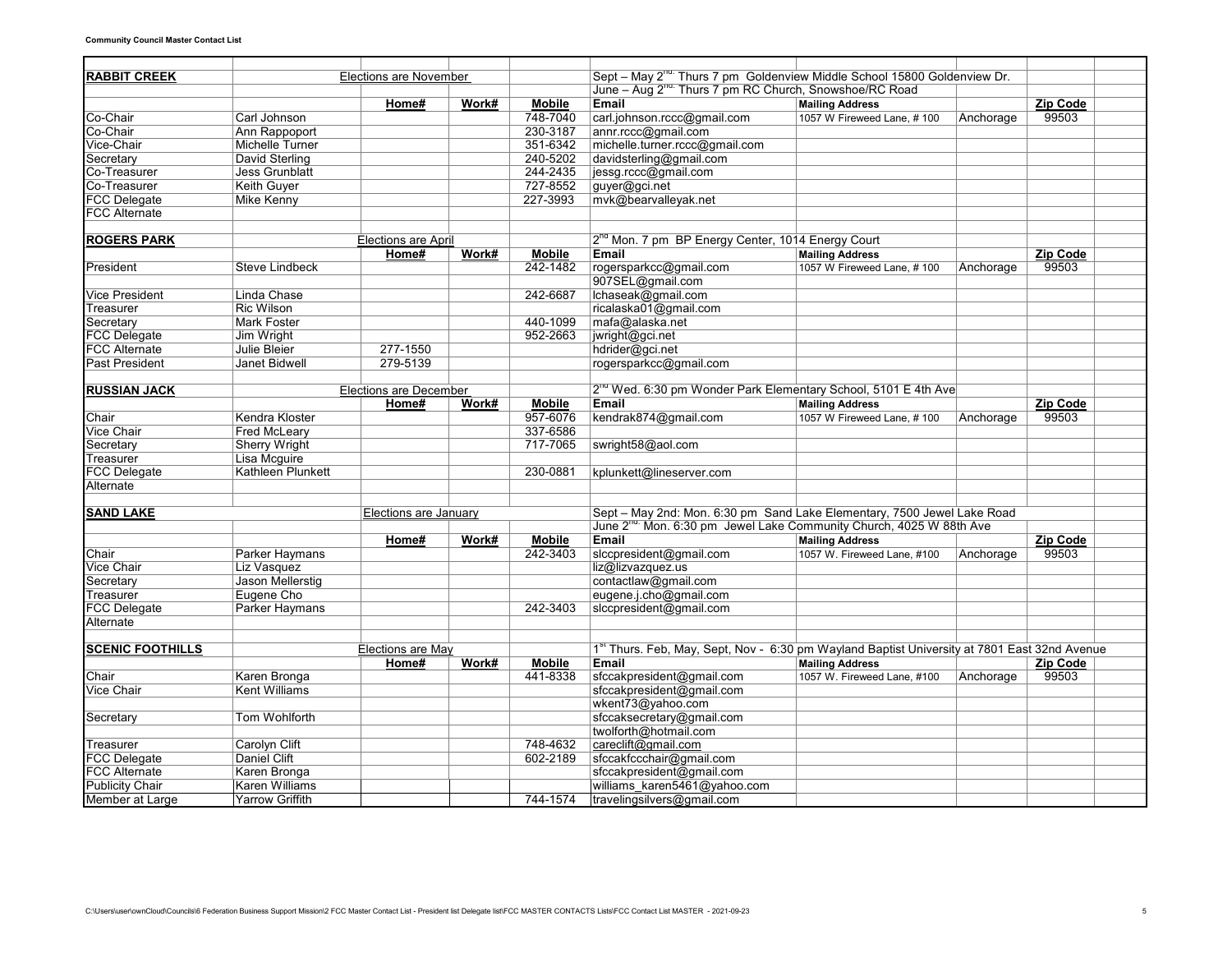| <b>SOUTH ADDITION</b> |                         | Elections are June            |       |               | 4th Thurs.7 pm Anchorage Lutheran Church, at 15th and N, Exec. Comm. - 2nd Thurs. 7pm |                             |             |                 |  |
|-----------------------|-------------------------|-------------------------------|-------|---------------|---------------------------------------------------------------------------------------|-----------------------------|-------------|-----------------|--|
|                       |                         | Home#                         | Work# | <b>Mobile</b> | Email                                                                                 | <b>Mailing Address</b>      |             | Zip Code        |  |
| Chair                 | John Thurber            |                               |       |               | jthurber501@icloud.com                                                                | 1057 W. Fireweed Lane, #100 | Anchorage   | 99503           |  |
| Vice Chair            | Daniel Volland          |                               |       |               | drvolland@gmail.com                                                                   |                             |             |                 |  |
| Secretary             | <b>Patrice Parker</b>   |                               |       |               | patrice.parker@gmail.com                                                              |                             |             |                 |  |
| Treasurer             | Cathleen Hahn           |                               |       |               | cshahn907@gmail.com                                                                   |                             |             |                 |  |
| <b>FCC Delegate</b>   | Ruth Ann Jennings       |                               |       | 317-2634      | rajanchorage@gmail.com                                                                |                             |             |                 |  |
| Members at Large      | Fran Durner             |                               |       |               | durner1@gmail.com                                                                     |                             |             |                 |  |
|                       | Tamas Deak              |                               |       |               | tdeak@kpbarchitects.com                                                               |                             |             |                 |  |
|                       | <b>Harry Need</b>       |                               |       |               | hwneed@hotmail.com                                                                    |                             |             |                 |  |
|                       |                         |                               |       |               |                                                                                       |                             |             |                 |  |
| <b>SOUTH FORK</b>     |                         | <b>Elections are October</b>  |       |               | 1 <sup>st</sup> Thurs. 7:00 pm Eagle River High School, Room C116 8701 Yosemite       |                             |             |                 |  |
|                       |                         | Home#                         | Work# | <b>Mobile</b> | Email                                                                                 | <b>Mailing Address</b>      |             | <b>Zip Code</b> |  |
| President             | Joe Wright              |                               |       | 223-6190      | sofccak@gmail.com                                                                     | 8609 Acadia Dr.             | Eagle River | 99577           |  |
| <b>Vice President</b> | Karl von Luhrte         |                               |       | 441-4821      | sofccak@gmail.com                                                                     | 8609 Acadia Dr.             | Eagle River | 99577           |  |
| Secretary             | Janelle Wight           |                               |       |               | jswight6@gmail.com                                                                    |                             |             |                 |  |
| Treasurer             | <b>Randy Beilfuss</b>   |                               |       |               |                                                                                       |                             |             |                 |  |
| <b>FCC Delegate</b>   | <b>Andrew Brewer</b>    | 622-6282                      |       |               | andrewbrewer54@gmail.com                                                              |                             |             |                 |  |
| Alternate             |                         |                               |       |               |                                                                                       |                             |             |                 |  |
|                       |                         |                               |       |               |                                                                                       |                             |             |                 |  |
| <b>SPENARD</b>        |                         | Elections are February.       |       |               | 1 <sup>st</sup> Wed. 7 pm Spenard Recreation Center 2020 W 48 <sup>th</sup> Ave.      |                             |             |                 |  |
|                       |                         | Home#                         | Work# | <b>Mobile</b> | Email                                                                                 | <b>Mailing Address</b>      |             | Zip Code        |  |
| Chair                 | Lindsey Hajduk          |                               |       |               | spenardcc@gmail.com                                                                   | 1057 W. Fireweed Lane, #100 | Anchorage   | 99503           |  |
| <b>Vice Chair</b>     | Irene Persson-Gamble    |                               |       | 229-3812      |                                                                                       |                             |             |                 |  |
| Secretary             | <b>Meg Mielke</b>       |                               |       |               | mielke.meg@gmail.com                                                                  |                             |             |                 |  |
| Treasurer             | Arina Filippenko        |                               |       |               |                                                                                       |                             |             |                 |  |
| <b>FCC Delegate</b>   | Irene Persson-Gamble    |                               |       | 229-3812      |                                                                                       |                             |             |                 |  |
|                       |                         |                               |       |               |                                                                                       |                             |             |                 |  |
| <b>TAKU CAMPBELL</b>  |                         | <b>Elections are April</b>    |       |               | 2 <sup>nd</sup> Thurs. 6 pm AlphaMedia/Morris Bldg, 301 Arctic Slope Ave.             |                             |             |                 |  |
|                       |                         | Home#                         | Work# | <b>Mobile</b> | Email                                                                                 | <b>Mailing Address</b>      |             | Zip Code        |  |
| Chair                 | Ron Jordan              |                               |       | 952-9522      | akrljordan@hotmail.com                                                                | 1057 W. Fireweed Lane, #100 | Anchorage   | 99503           |  |
| <b>Vice Chair</b>     | <b>Chris Euscher</b>    |                               |       |               | elway331999@hotmail.com                                                               |                             |             |                 |  |
| Secretary/Treasurer   | Sarah Alexander         |                               |       | 244-1707      | sarah.annalyngmail.com                                                                |                             |             |                 |  |
| <b>FCC Delegate</b>   | Jeff Schmitz            |                               |       | 344-0991      | jschmitz@alaska.net                                                                   |                             |             |                 |  |
| <b>FCC Alternate</b>  | <b>Connie Dougherty</b> |                               |       | 884-6222      | conair49@aol.com                                                                      |                             |             |                 |  |
|                       |                         |                               |       |               |                                                                                       |                             |             |                 |  |
| <b>TUDOR AREA</b>     |                         | Elections are February        |       |               | 1 <sup>st</sup> Thurs 7 pm First Church of God 4317 MacInnes (Tudor and MacInnes)     |                             |             |                 |  |
|                       |                         | Home#                         | Work# | <b>Mobile</b> | Email                                                                                 | <b>Mailing Address</b>      |             | Zip Code        |  |
| Interim Chair         | <b>Tod Butler</b>       | 727-3773                      |       |               | tuffys@gci.net                                                                        | 1057 W. Fireweed Lane, #100 | Anchorage   | 99508           |  |
| Vice Chair            | <b>Russel Biggs</b>     |                               |       |               | 774-302-9187 akliberationco@gmail.com                                                 |                             |             |                 |  |
| Secretary             | Vacant                  |                               |       |               |                                                                                       |                             |             |                 |  |
| Treasurer             | Vacant                  |                               |       |               |                                                                                       |                             |             |                 |  |
| <b>FCC Delegate</b>   |                         |                               |       |               |                                                                                       |                             |             |                 |  |
|                       |                         |                               |       |               |                                                                                       |                             |             |                 |  |
|                       |                         |                               |       |               | 1st Thurs. 7 pm West/Romig Career Technology Room (C252)                              |                             |             |                 |  |
| <b>TURNAGAIN</b>      |                         | <b>Elections are November</b> |       |               | 1 <sup>st</sup> Thurs. June 7 pm Our Lady of Guadalupe 3900 Wisconsin                 |                             |             |                 |  |
|                       |                         | Home#                         | Work# | <b>Mobile</b> | Email                                                                                 | <b>Mailing Address</b>      |             | Zip Code        |  |
| President             | Vacant                  |                               |       |               | tccpresident@yahoo.com                                                                | 1057 W. Fireweed Lane, #100 | Anchorage   | 99503           |  |
|                       |                         |                               |       |               |                                                                                       |                             |             |                 |  |
| <b>Vice President</b> | Cathy Gleason           | 248-0442                      |       |               | cathy.gleasontcc@yahoo.com                                                            |                             |             |                 |  |
| Secretary             | Brian Evans             | 244-2770                      |       |               | brianevansak@gmail.com                                                                |                             |             |                 |  |
| Treasurer             | Jackie Armstrong        |                               |       |               | jackie.armstrong8@gmail.com                                                           |                             |             |                 |  |
| <b>FCC Delegate</b>   | Cathy Gleason           |                               |       |               | cathy.gleasontcc@yahoo.com                                                            |                             |             |                 |  |
| <b>FCC Alternate</b>  | Sara Haley              |                               |       |               | hayleyjayes@gmail.com                                                                 |                             |             |                 |  |
| Members at-Large      | Pam Wright              |                               |       |               |                                                                                       |                             |             |                 |  |
|                       | Pat Redmond             |                               |       |               |                                                                                       |                             |             |                 |  |
|                       |                         |                               |       |               |                                                                                       |                             |             |                 |  |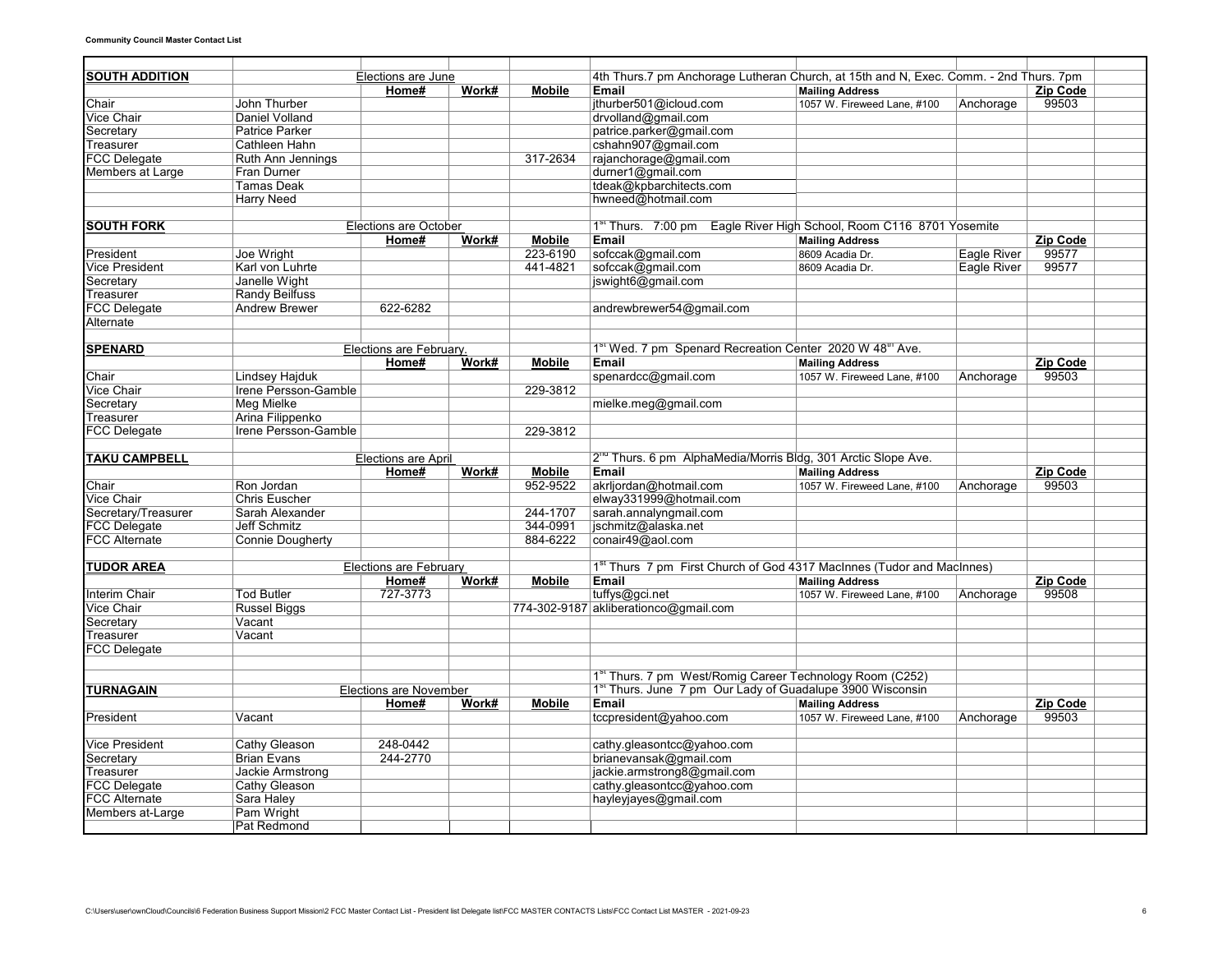| TURNAGAIN ARM                                                |                         | Elections are         |          |               | 2nd Thurs. (Feb, May, Sept, Dec) 7pm Indian Valley Bible Chalet        |                             | Mile 103 Seward Hwy |                 |  |  |  |
|--------------------------------------------------------------|-------------------------|-----------------------|----------|---------------|------------------------------------------------------------------------|-----------------------------|---------------------|-----------------|--|--|--|
|                                                              |                         | Home#                 | Work#    | <b>Mobile</b> | <b>Email</b>                                                           | <b>Mailing Address</b>      |                     | <b>Zip Code</b> |  |  |  |
| Chair                                                        | <b>Piper Machamer</b>   | 344-1332              |          |               | piper.machamer@outlook.com                                             | 1057 W. Fireweed Lane, #100 | Anchorage           | 99503           |  |  |  |
| Vice Chair                                                   | <b>Tyler Gray</b>       |                       |          |               | tylertgray@gmail.com                                                   |                             |                     |                 |  |  |  |
| Secretary                                                    | Matt Williams           |                       |          |               | mattdw42@gmail.com                                                     |                             |                     |                 |  |  |  |
| <b>FCC Delegate</b>                                          | Piper Machamer          |                       |          |               | piper.machamer@outlook.com                                             |                             |                     |                 |  |  |  |
| Member at Large                                              | <b>Bill Russell</b>     |                       |          |               | alaskarustic907@gmail.com                                              |                             |                     |                 |  |  |  |
| <b>Past President</b>                                        | Beau Obrigewitch        |                       |          |               | obie 1k@yahoo.com                                                      |                             |                     |                 |  |  |  |
|                                                              |                         |                       |          |               |                                                                        |                             |                     |                 |  |  |  |
| <b>UNIVERSITY AREA</b>                                       |                         | Elections are January |          |               | 1 <sup>st</sup> Wed 7 pm University Baptist Church, 4313 Wright Street |                             |                     |                 |  |  |  |
|                                                              |                         | Home#                 | Work#    | <b>Mobile</b> | Email                                                                  | <b>Mailing Address</b>      |                     | Zip Code        |  |  |  |
| Chair                                                        | Paul Stang              | 279-0109              |          | 440-8852      | paulrstang@gmail.com                                                   | 1057 W. Fireweed Lane, #100 | Anchorage           | 99503           |  |  |  |
| <b>Vice Chair</b>                                            | Al Milspaugh            | 333-6996              |          |               | prideplace@aol.com                                                     |                             |                     |                 |  |  |  |
| Sec-Treasurer                                                | <b>Steve Zemke</b>      |                       |          | 929-3633      | katesteve@gci.net                                                      |                             |                     |                 |  |  |  |
| <b>FCC Delegate</b>                                          | Al Milspaugh            | 333-6996              |          |               | prideplace@aol.com                                                     |                             |                     |                 |  |  |  |
| Alternate                                                    | Joanie Nardini          | 770-0720              |          |               | jnardini@gci.net                                                       |                             |                     |                 |  |  |  |
|                                                              |                         |                       |          |               |                                                                        |                             |                     |                 |  |  |  |
| <b>FEDERATION OF COMMUNITY COUNCILS</b><br>Elections are May |                         |                       |          |               | <sup>ra</sup> Wed 7 pm 1057 W. Fireweed Lane                           |                             |                     |                 |  |  |  |
|                                                              |                         | Home#                 | Work#    | Mobile        | Email                                                                  | <b>Mailing Address</b>      |                     | <b>Zip Code</b> |  |  |  |
| Chair                                                        | Daniel George           |                       |          | 529-4211      | dgeorgeak@gmail.com                                                    | 1057 W. Fireweed Lane, #100 | Anchorage           | 99503           |  |  |  |
| <b>Vice Chair</b>                                            | <b>Matt Cruickshank</b> |                       |          | 631-1450      | mjfc4th@gmail.com                                                      |                             |                     |                 |  |  |  |
| Treasurer                                                    | Kevin Fimon             |                       |          | 306-6604      | ffskevin@gmail.com                                                     |                             |                     |                 |  |  |  |
| Secretary                                                    | <b>Bruce Roberts</b>    |                       |          | 952-9969      | brucearoberts@hotmail.com                                              |                             |                     |                 |  |  |  |
|                                                              |                         |                       |          |               |                                                                        |                             |                     |                 |  |  |  |
| Manager                                                      | Mark Butler             |                       | 277-1977 | 240-3868      | Info@communitycouncils.org                                             | 1057 W. Fireweed Lane.      | Anchorage           | 99503           |  |  |  |
| Assistant                                                    | Jean Sauget             |                       | 277-1977 | 227-3026      | www.communitycouncils.org                                              | Suite 100                   |                     |                 |  |  |  |
|                                                              |                         |                       |          |               |                                                                        |                             |                     |                 |  |  |  |
| <b>MUNICIPALITY OF ANCHORAGE</b>                             |                         | Home#                 | Work#    | <b>Mobile</b> | Email                                                                  | <b>Mailing Address</b>      |                     | <b>Zip Code</b> |  |  |  |
| Mayor                                                        | David Bronson           |                       | 343-7100 |               | Mayor@muni.org                                                         | PO Box 196650               | Anchorage           | 99519           |  |  |  |
| Chief of Staff                                               | Sami Graham             |                       | 343-7107 |               | craig.campbell@anchorageak.gov                                         |                             |                     |                 |  |  |  |
| Code Enforcement                                             | <b>Jack Frost</b>       |                       | 343-8033 |               | jack.frost@anchorageak.gov                                             |                             |                     |                 |  |  |  |
| <b>PM&amp;E Projects</b>                                     | Kent Kohlhase           |                       | 343-8143 |               | ken.kohlhase.anchorageak.gov                                           |                             |                     |                 |  |  |  |
| <b>Communication Director</b>                                | Corey Allen Young       |                       | 343-7144 |               | corey.young@anchorageak.gov                                            |                             |                     |                 |  |  |  |
| Community Action Policing Capt. Julie Shank                  |                         |                       | 786-8929 |               | julie.shank@anchorageak.gov                                            |                             |                     |                 |  |  |  |
|                                                              | Lt. Gina Burington      |                       | 786-2421 |               | gina.burington@anchorageak.gov                                         |                             |                     |                 |  |  |  |
| <b>Community Engagement</b>                                  | Portia Noble            |                       | 343-7119 |               | portia.noble@anchorageak.gov                                           |                             |                     |                 |  |  |  |
|                                                              |                         |                       |          |               |                                                                        |                             |                     |                 |  |  |  |
| <b>COMMUNITY PATROLS</b>                                     |                         |                       |          |               | 1ST Friday 7 PM                                                        |                             |                     |                 |  |  |  |
|                                                              |                         | Home#                 | Work#    | <b>Mobile</b> | <b>Email/Web Page</b>                                                  | <b>Mailing Address</b>      |                     | <b>Zip Code</b> |  |  |  |
| <b>ACCPATROLS</b>                                            | Dave Weir               | 529-9347              |          | 529-9347      | info@accpatrols.org                                                    | P.O. Box 211644             | Anchorage           | 99521           |  |  |  |
|                                                              | <b>Cliff Cook</b>       | 854-0472              |          | 854-0472      | info@accpatrols.org                                                    |                             |                     |                 |  |  |  |
|                                                              | Patti Higgins           | 360-2561              |          | 360-2561      | info@accpatrols.org                                                    |                             |                     |                 |  |  |  |
|                                                              | <b>Liz Patrick</b>      | 444-1815              |          | 444-1815      | info@accpatrols.org                                                    |                             |                     |                 |  |  |  |
| <b>Abbott Loop</b>                                           | Dan Rudder              | 744-1298              |          | 744-1298      |                                                                        |                             |                     |                 |  |  |  |
| <b>Airport Heights</b>                                       | Paul Honeman            | 529-5188              |          | 529-5188      |                                                                        |                             |                     |                 |  |  |  |
| <b>Basher</b>                                                | <b>Troy Weiss</b>       | 223-0290              |          | 223-0290      |                                                                        |                             |                     |                 |  |  |  |
| Bayshore/Klatt                                               | Dave Weir               | 529-9347              |          | 529-9347      | bkcp907@gmail.com                                                      |                             |                     |                 |  |  |  |
|                                                              | Glen Yancha             | 301-8765              |          | 301-8765      | bkcp907@gmail.com                                                      |                             |                     |                 |  |  |  |
| Birchwood                                                    | Jeff Hartley            | 223-7411              |          | 223-7411      | birchwoodpatrol@gmail.com                                              |                             |                     |                 |  |  |  |
| College Gate in UACC                                         | <b>Liz Patrick</b>      | 444-1815              |          | 444-1815      |                                                                        |                             |                     |                 |  |  |  |
| ∣⊨agie River                                                 | Cliff Cook              | 854-0472              |          |               | 854-0472 eaglerivercp@gmail.com                                        |                             |                     |                 |  |  |  |
| <b>Hillside</b>                                              | James Kaufman           |                       |          |               | 281-455-5153 hillsidecommunitypatrol@gmail.com                         |                             |                     |                 |  |  |  |
| Huffman/O'Malley                                             | Thor Juliussen          | 306-0036              |          | 306-0036      |                                                                        |                             |                     |                 |  |  |  |
| <b>Mountain View</b>                                         | <b>Bob Lincoln</b>      | 575-7094              |          | 250-9056      |                                                                        |                             |                     |                 |  |  |  |
| Northeast                                                    | Paul Robarge            | 575-7285              |          |               |                                                                        |                             |                     |                 |  |  |  |
| Nunaka Valley                                                | Aaron Pascar            | 333-6119              |          | 726-7038      |                                                                        |                             |                     |                 |  |  |  |
| Oceanview                                                    | Jefferson Childs        | 240-7880              |          | 240-7880      |                                                                        |                             |                     |                 |  |  |  |
| Sand Lake                                                    | Jason Mellerstig        | 310-443-9988          |          | 310-443-9988  |                                                                        |                             |                     |                 |  |  |  |
| ScenicFoothills                                              | Linda Covert            | 333-2238              |          |               |                                                                        |                             |                     |                 |  |  |  |
| Taku-Campbell                                                | David Arts              |                       |          |               | arts.dave@gmail.com                                                    |                             |                     |                 |  |  |  |
|                                                              |                         |                       |          |               |                                                                        |                             |                     |                 |  |  |  |